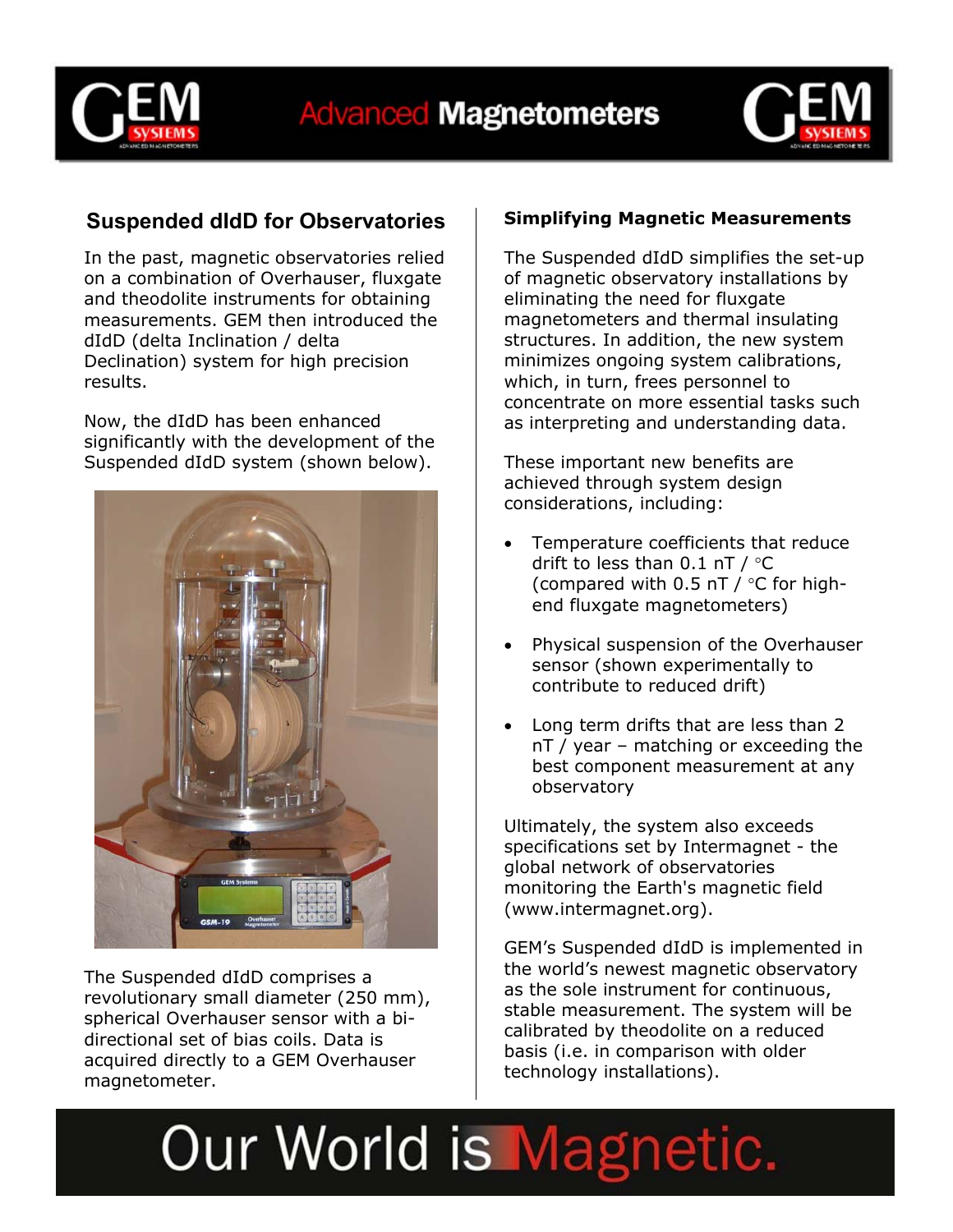

## **Advanced Magnetometers**



### **Suspension System**

The new dIdD magnetometer uses a set of two beryllium / bronze springs for suspension. These springs are oriented perpendicular to each other for stability.



Even if the base or suspending part is tilted, the two springs ensure that the coil remains in the same position. This also applies to the tier or pedestal on which the system rests.

The ultimate benefit is that the axis between the coils and the planes of measured magnetic fields does not change – ensuring precision measurement.

As mentioned previously, another benefit of the suspension system is an improvement in the temperature coefficient of the dIdD – a phenomenon that has been observed experimentally and is still under investigation for its potential to further improve drift.

#### **Sensor and Coils**

A key engineering design consideration was development of Overhauser sensors that were optimally shaped to better interact with the magnetic fields surrounding the coil. Below is shown an image of the revolutionary circular sensor that was implemented in the Suspended dIdD.



The external casing is impact resistant plastic. An upper support plate ensures that there is no movement of the sensor.

The smaller sized sensor has advantages in terms of robustness (i.e. it is more durable than previous generations of larger, cylindrical sensors).

It is also easier to suspend and can be transported more readily. An immobilizing mechanism is provided to ensure that there is minimal shift and to protect the system from damage during transport.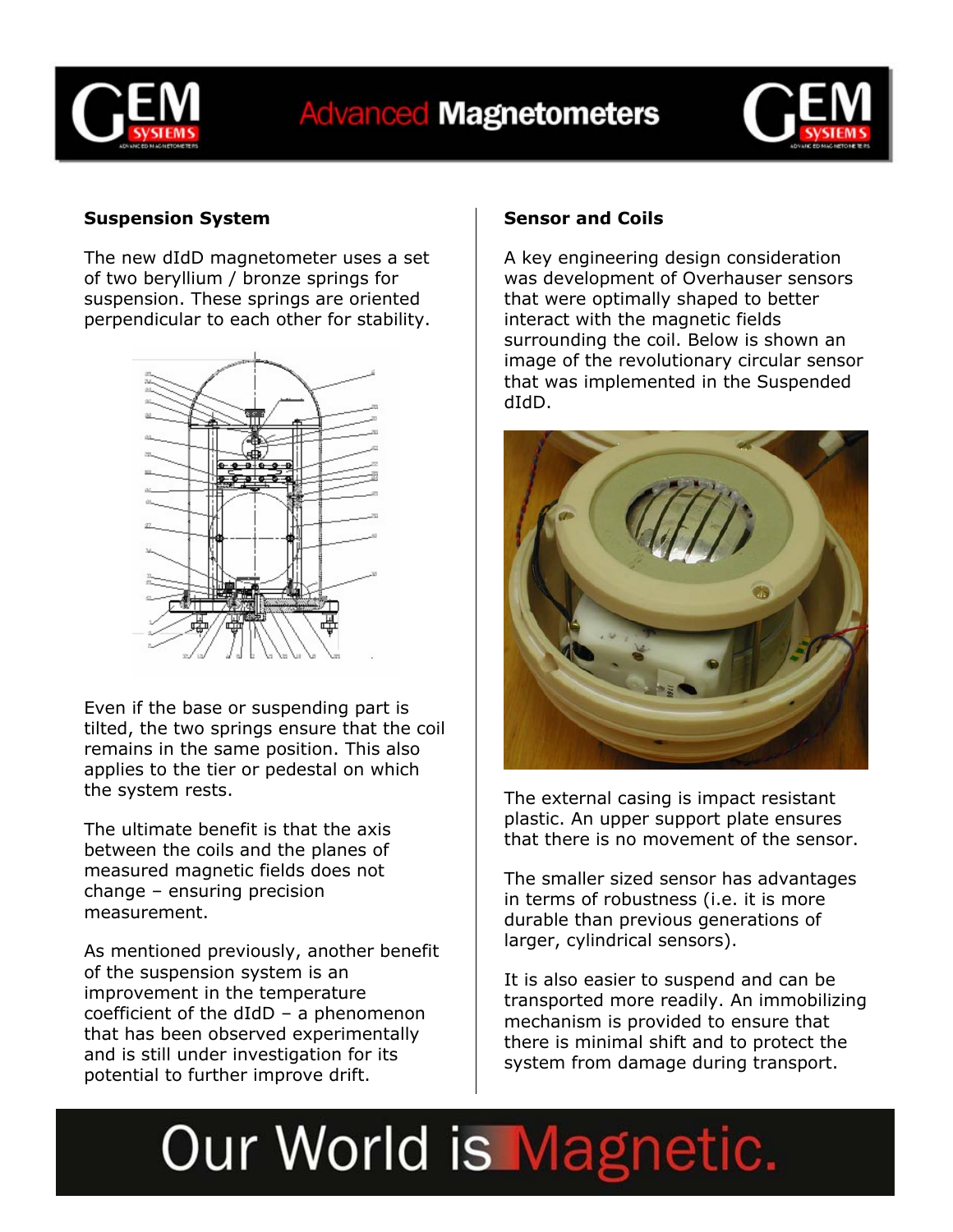

## **Advanced Magnetometers**



### **Overhauser Principles**

GEM's Overhauser magnetometer instrument is the heart of the Suspended dIdD system.

In a standard Proton magnetometer, current is passed through a coil wound around a sensor containing a hydrogenrich fluid. The auxiliary field created by the coil (>100 Gauss) polarizes the protons in the liquid to a higher thermal equilibrium.

When the current, and hence the field, is terminated, polarized protons precess in the Earth's field and decay exponentially until they return to steady state. This process generates precession signals that can be measured as described below.



Overhauser magnetometers use a more efficient method that combines electronproton coupling and an electron-rich liquid (containing unbound electrons in a solvent containing a free radical). An RF magnetic field -- that corresponds to a specific energy level transition - stimulates the unbound electrons.

Instead of releasing this energy as emitted radiation, the unbound electrons transfer it to the protons in the solvent.

The resulting polarization is much larger, leading to stronger precession signals.

Both Overhauser and proton precession, measure the scalar value of the magnetic field. The magnetic flux density is proportional to the product of the precession frequency and gyromagnetic constant (which is known to a high degree of accuracy). Overall reading quality is determined using signal amplitude and decay characteristics.

#### **Suspended dIdD Measurement**

The Suspended dIdD is a vector magnetometer for continuous monitoring of the inclination, declination and total intensity of the Earth's magnetic field. It is this combination of measurements that sets it apart from fluxgate instruments (i.e. fluxgates only provide inclination and declination – an Overhauser or Precession unit is needed to measure total intensity).

GEM's dIdD employs a mutually orthogonal coil system that measures one unbiased and four biased values of total magnetic fields. The axes of the coil system are arranged so that the axes of the mutually orthogonal coils are themselves perpendicular to the Earth's magnetic field vector, **F**, in the geomagnetic horizontal and vertical meridian planes.

Initially, equal and opposite currents are sequentially introduced in to the Inclination (I) coil – oriented perpendicularly to **F**. These deflection fields lie in the local geomagnetic planes. The resultant deflected values of **F** (I<sub>p</sub> and  $I_m$ ) are recorded by the Overhauser